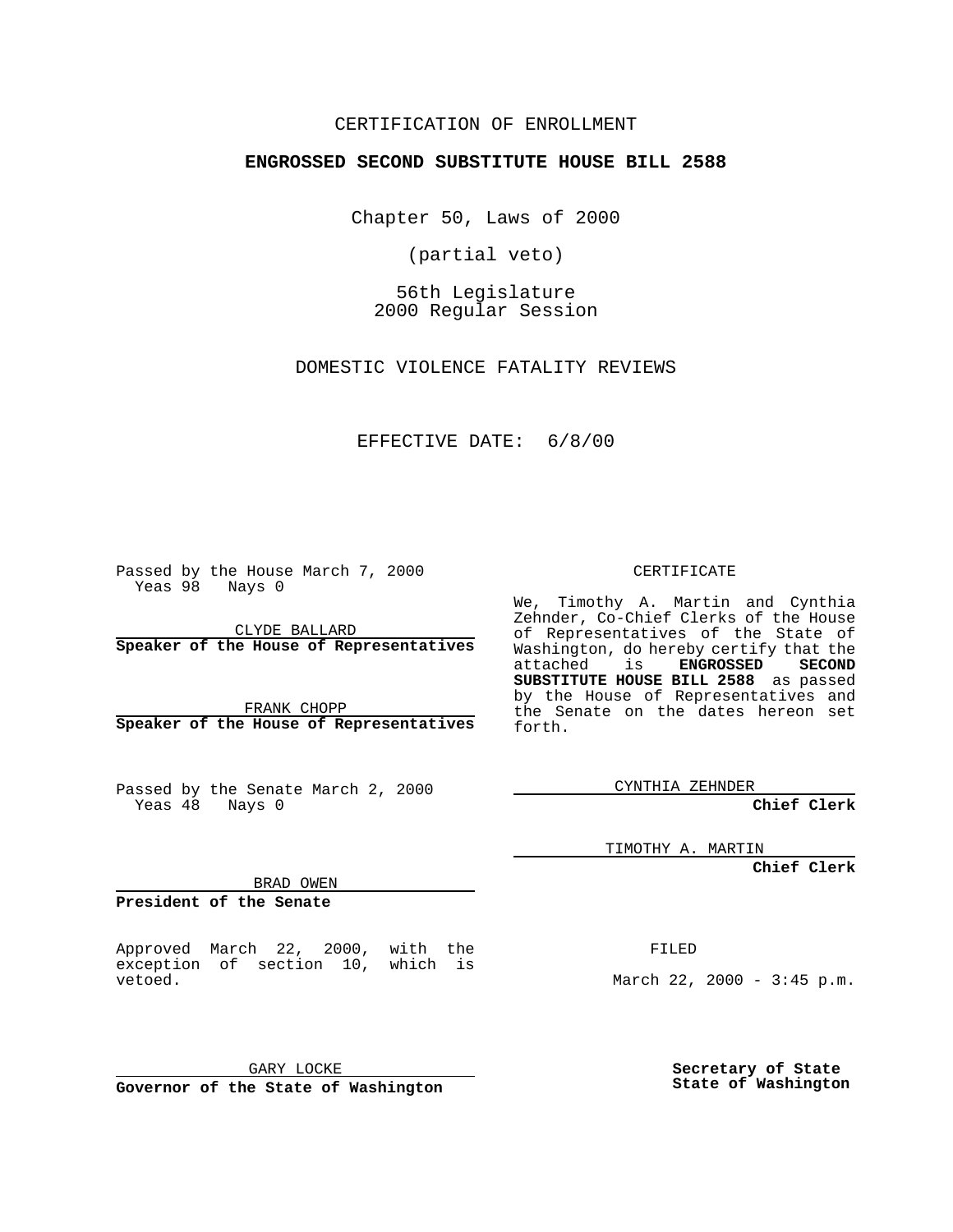# **ENGROSSED SECOND SUBSTITUTE HOUSE BILL 2588** \_\_\_\_\_\_\_\_\_\_\_\_\_\_\_\_\_\_\_\_\_\_\_\_\_\_\_\_\_\_\_\_\_\_\_\_\_\_\_\_\_\_\_\_\_\_\_

\_\_\_\_\_\_\_\_\_\_\_\_\_\_\_\_\_\_\_\_\_\_\_\_\_\_\_\_\_\_\_\_\_\_\_\_\_\_\_\_\_\_\_\_\_\_\_

## AS AMENDED BY THE SENATE

Passed Legislature - 2000 Regular Session

#### **State of Washington 56th Legislature 2000 Regular Session**

**By** House Committee on Appropriations (originally sponsored by Representatives Tokuda, D. Sommers, Kagi, Boldt, Kenney, Dickerson, Ogden, Veloria, Haigh, Santos, Romero, O'Brien, Edwards, Constantine, Rockefeller, Miloscia and McIntire)

Read first time 02/07/2000. Referred to Committee on .

1 AN ACT Relating to domestic violence fatality reviews; adding a new 2 chapter to Title 43 RCW; and creating new sections.

3 BE IT ENACTED BY THE LEGISLATURE OF THE STATE OF WASHINGTON:

4 NEW SECTION. **Sec. 1.** Unless the context clearly requires 5 otherwise, the definitions in this section apply throughout this 6 chapter.

7 (1) "Department" means the department of social and health 8 services.

9 (2) "Domestic violence fatality" means a homicide or suicide under 10 any of the following circumstances:

11 (a) The alleged perpetrator and victim resided together at any 12 time;

13 (b) The alleged perpetrator and victim have a child in common;

14 (c) The alleged perpetrator and victim were married, divorced, 15 separated, or had a dating relationship;

16 (d) The alleged perpetrator had been stalking the victim;

17 (e) The homicide victim lived in the same household, was present at 18 the workplace of, was in proximity of, or was related by blood or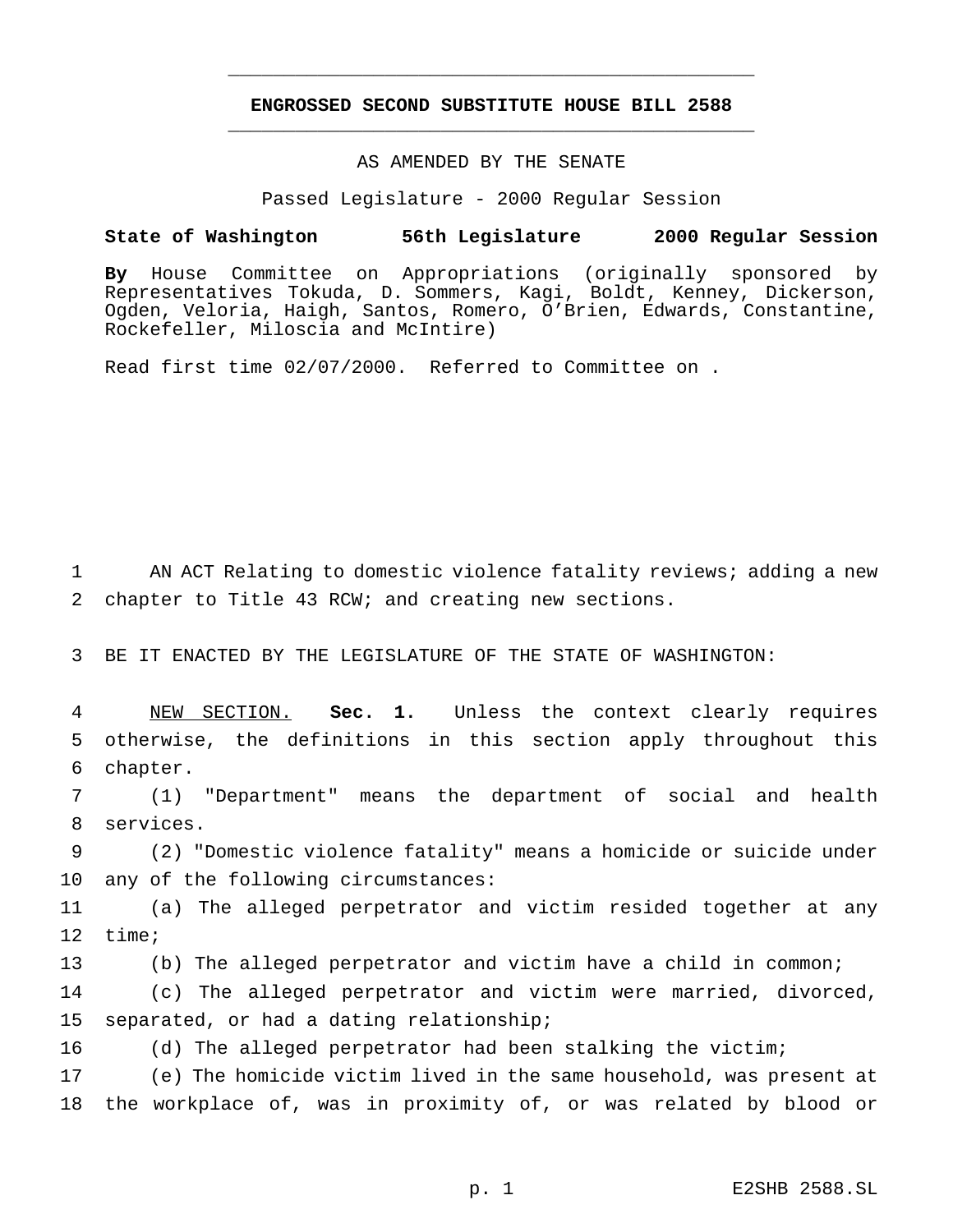affinity to a victim who experienced or was threatened with domestic abuse by the alleged perpetrator; or

 (f) The victim or perpetrator was a child of a person in a relationship that is described within this subsection.

 This subsection should be interpreted broadly to give the domestic violence fatality review panels discretion to review fatalities that have occurred directly to domestic relationships.

 NEW SECTION. **Sec. 2.** (1) Subject to the availability of state funds, the department shall contract with an entity with expertise in domestic violence policy and education and with a state-wide perspective to coordinate review of domestic violence fatalities. The coordinating entity shall be authorized to:

(a) Convene regional review panels;

(b) Gather information for use of regional review panels;

 (c) Provide training and technical assistance to regional review panels;

 (d) Compile information and issue biennial reports with 18 recommendations; and

 (e) Establish a protocol that may be used as a guideline for identifying domestic violence related fatalities, forming review panels, convening reviews, and selecting which cases to review. The coordinating entity may also establish protocols for data collection and preservation of confidentiality.

 (2)(a) The coordinating entity may convene a regional domestic violence fatality review panel to review any domestic violence fatality.

 (b) Private citizens may request a review of a particular death by submitting a written request to the coordinating entity within two years of the death. Of these, the appropriate regional review panel may review those cases which fit the criteria set forth in the protocol for the project.

 NEW SECTION. **Sec. 3.** (1) Regional domestic violence fatality review panels shall include but not be limited to:

(a) Medical personnel with expertise in domestic violence abuse;

 (b) Coroners or medical examiners or others experienced in the field of forensic pathology, if available;

(c) County prosecuting attorneys and municipal attorneys;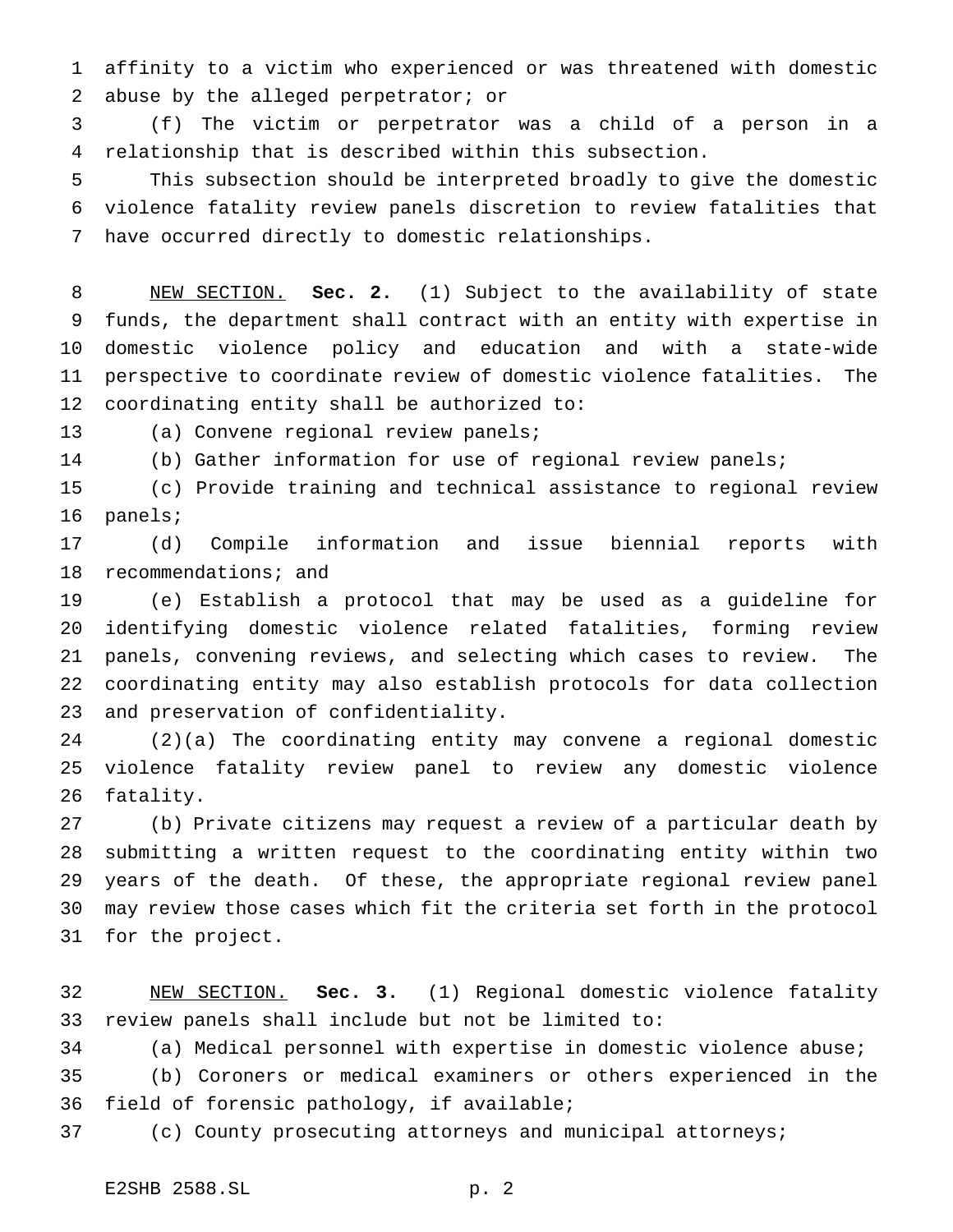- (d) Domestic violence shelter service staff and domestic violence victims' advocates;
- (e) Law enforcement personnel;
- (f) Local health department staff;
- (g) Child protective services workers;
- (h) Community corrections professionals;
- (i) Perpetrator treatment program provider; and
- 8 (j) Judges, court administrators, and/or their representatives.

 (2) Regional domestic violence fatality review panels may also invite other relevant persons to serve on an ad hoc basis and participate as full members of the review team for a particular review. These persons may include, but are not limited to:

 (a) Individuals with particular expertise helpful to the regional review panel;

 (b) Representatives of organizations or agencies that had contact with or provided services to the homicide victim or to the alleged perpetrator.

 (3) The regional review panels shall make periodic reports to the coordinating entity and shall make a final report to the coordinating entity with regard to every fatality that is reviewed.

 NEW SECTION. **Sec. 4.** (1) An oral or written communication or a document shared within or produced by a regional domestic violence fatality review panel related to a domestic violence fatality review is confidential and not subject to disclosure or discoverable by a third party. An oral or written communication or a document provided by a third party to a regional domestic violence fatality review panel, or between a third party and a regional domestic violence fatality review panel is confidential and not subject to disclosure or discovery by a third party. Notwithstanding the foregoing, recommendations from the regional domestic violence fatality review panel and the coordinating entity generally may be disclosed minus personal identifiers.

 (2) The regional review panels, only to the extent otherwise permitted by law or court rule, shall have access to information and records regarding the domestic violence victims and perpetrators under review held by domestic violence perpetrators' treatment providers; dental care providers; hospitals, medical providers, and pathologists; coroners and medical examiners; mental health providers; lawyers; the state and local governments; the courts; and employers. The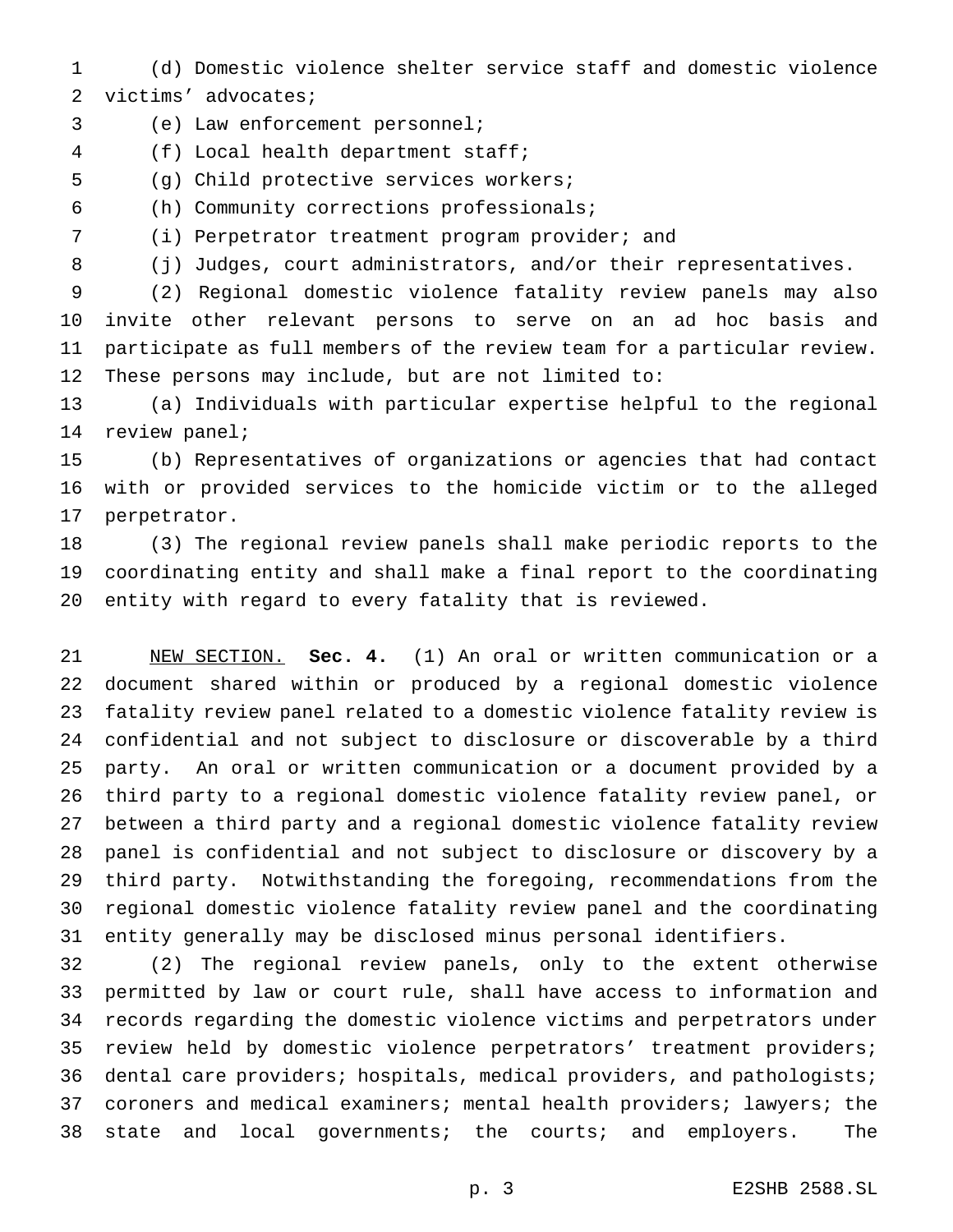coordinating entity and the regional review panels shall maintain the confidentiality of such information to the extent required by any applicable law.

 (3) The regional review panels shall review, only to the extent otherwise permitted by law or court rule when determined to be relevant and necessary to an investigation, guardian ad litem reports, parenting evaluations, and victim impact statements; probation information; mental health evaluations done for court; presentence interviews and reports, and any recommendations made regarding bail and release on own recognizance; child protection services, welfare, and other information held by the department; any law enforcement incident documentation, such as incident reports, dispatch records, victim, witness, and suspect statements, and any supplemental reports, probable cause statements, and 911 call taker's reports; corrections and postsentence supervision reports; and any other information determined to be relevant to the review. The coordinating entity and the regional review panels shall maintain the confidentiality of such information to the extent required by any applicable law.

 NEW SECTION. **Sec. 5.** If acting in good faith, without malice, and within the parameters of this chapter and the protocols established, representatives of the coordinating entity and the regional domestic violence fatality review panels are immune from civil liability for an activity related to reviews of particular fatalities.

 NEW SECTION. **Sec. 6.** Within available funds, data regarding each domestic violence fatality review shall be collected on standard forms created by the coordinating entity. Data collected on reviewed fatalities shall be compiled and analyzed for the purposes of identifying points at which the system response to domestic violence could be improved and identifying patterns in domestic violence fatalities.

 NEW SECTION. **Sec. 7.** (1) A biennial state-wide report shall be issued by the coordinating entity in December of even-numbered years containing recommendations on policy changes that would improve program performance, and issues identified through the work of the regional panels. Copies of this report shall be distributed to the governor, the house of representatives children and family services and criminal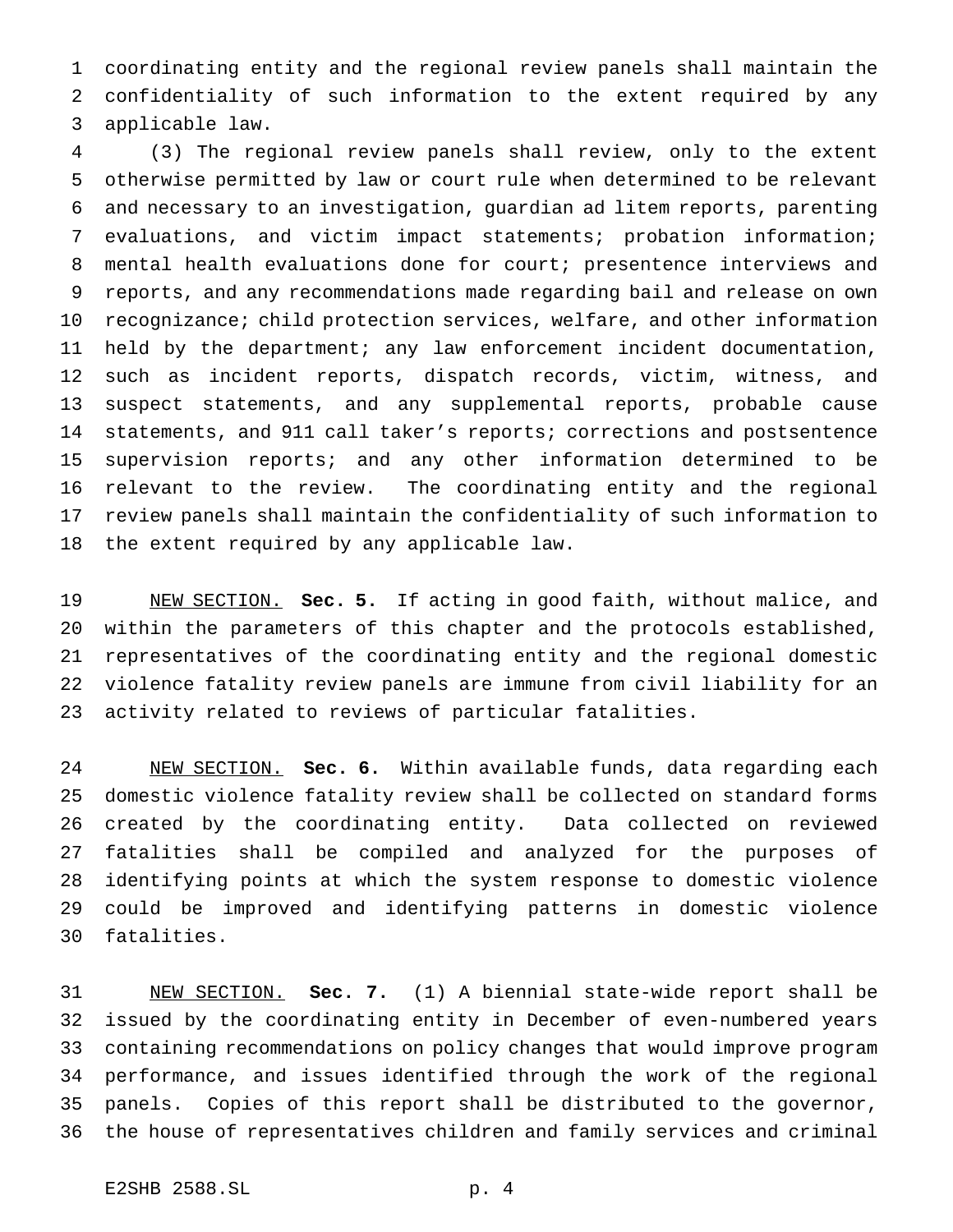justice and corrections committees, and the senate human services and corrections and judiciary committees and to those agencies involved in the regional domestic violence fatality review panels.

 (2) The annual report in December 2010 shall contain a recommendation as to whether or not the domestic violence review process provided for in this chapter should continue or be terminated by the legislature.

 NEW SECTION. **Sec. 8.** Sections 1 through 7 of this act constitute a new chapter in Title 43 RCW.

 NEW SECTION. **Sec. 9.** If any part of this act is found to be in conflict with federal requirements that are a prescribed condition to the allocation of federal funds to the state, the conflicting part of this act is inoperative solely to the extent of the conflict and with respect to the agencies directly affected, and this finding does not affect the operation of the remainder of this act in its application to the agencies concerned. Rules adopted under this act must meet federal requirements that are a necessary condition to the receipt of federal funds by the state.

19 \*NEW SECTION. Sec. 10. If specific funding for the purposes of this act, referencing this act by bill or chapter number, is not provided by June 30, 2000, in the omnibus appropriations act, this act is null and void.

**\*Sec. 10 was vetoed. See message at end of chapter.**

Passed the House March 7, 2000. Passed the Senate March 2, 2000. Approved by the Governor March 22, 2000, with the exception of certain items that were vetoed. Filed in Office of Secretary of State March 22, 2000.

Note: Governor's explanation of partial veto is as follows:

 "I am returning herewith, without my approval as to section 10, Engrossed Second Substitute House Bill No. 2588 entitled:

"AN ACT Relating to domestic violence fatality reviews;"

 This bill establishes a statewide domestic violence fatality review program, to coordinate multi-disciplinary local reviews of deaths involving domestic violence. The bill specifically provides that the program can operate only if funds are available to the Department of Social and Health Services for this purpose. Section 10 would have made the bill "null and void" unless specific funding for its purpose, referencing the bill, is provided in the supplemental budget.